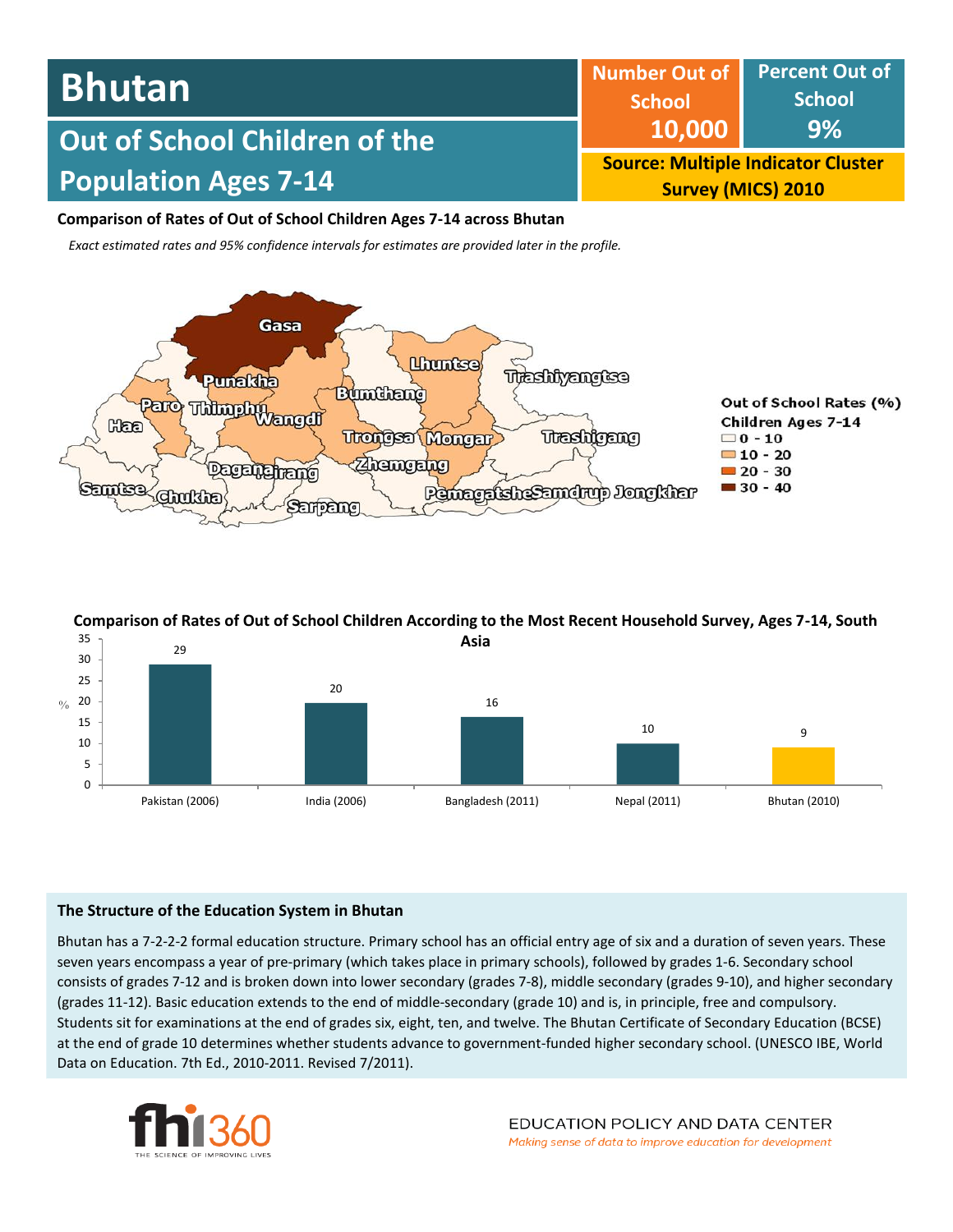

● Parity indices provide information about the greatest sources of inequality in a population. The graph at left provides ratios of different estimates of children aged 7-14 who are out of school. It shows, for example, that the out of school rate in rural areas is 2.4 times higher than that in urban areas.

● For Bhutan, the greatest disparity in out of school rates is parity between children from provinces with the highest and lowest school participation rates. Children from the worst performing province are 8.9 times as likely to be out of school as children from the best.

### **Out of School Children by Individual and Household Characteristics**

● Fewer girls (8% or 4,874) are out of school than boys (10% or 5,342) in Bhutan.

● Out of school rates for children from rural areas (11%) are higher than those for children from urban areas (4%). In terms of absolute numbers, there are more children out of school in rural areas (8,802) than in urban areas (1,413).

● Out of school rates are highest for children in the poorest wealth quintile (17%).

### **Numbers of Out of School Children, MICS 2010**





### **About Data Sources**

All out of school estimates presented in this profile are EPDC extractions of MICS data. MICS Surveys are led by UNICEF and are conducted every several years. They collect information on health, education, and other topics for households and individuals residing in those households. The 2010 Bhutan MICS Survey is representative at the national and subnational level. For more information, please see http://www.childinfo.org/mics.html.

Estimates of out of school children from household surveys can be expected to differ from administrative estimates, such as those from the UNESCO Institute for Statistics and national government agencies, because of differences between these sources in data collection and estimation methods for measuring school participation. For more information on the differences between these data sources, please see www.epdc.org.

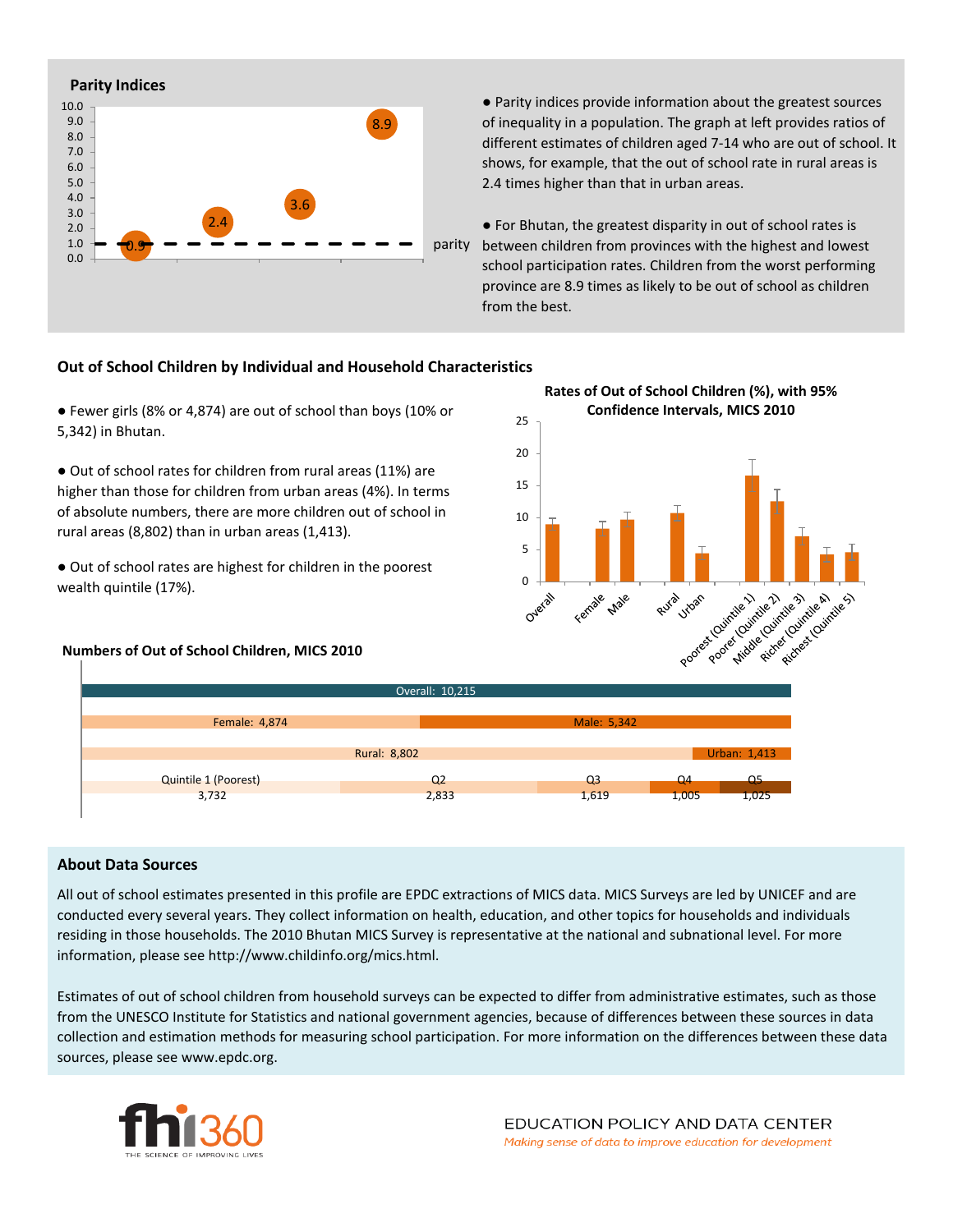### **Out of School Children by Subnational Regions**

● The subnational region with the highest percentage of children out of school is Gasa (34%). Bumthang has the lowest rate of school non-participation (4%).

● The highest numbers of out of school children are located in Mongar (1,315). Bumthang has the lowest numbers of out of school children (97).





#### **Numbers of Out of School Children by Subnational Region (# in thousands), with 95% Confidence Intervals, MICS 2010**



### **Why Ages 7-14?**

EPDC presents data for ages 7-14. This age group captures the bulk of basic compulsory education in most countries, aids crossnational comparability of estimates, and conveys the normative international frameworks set by the Convention on the Rights of the Child and supported by the ILO Minimum Age Convention.

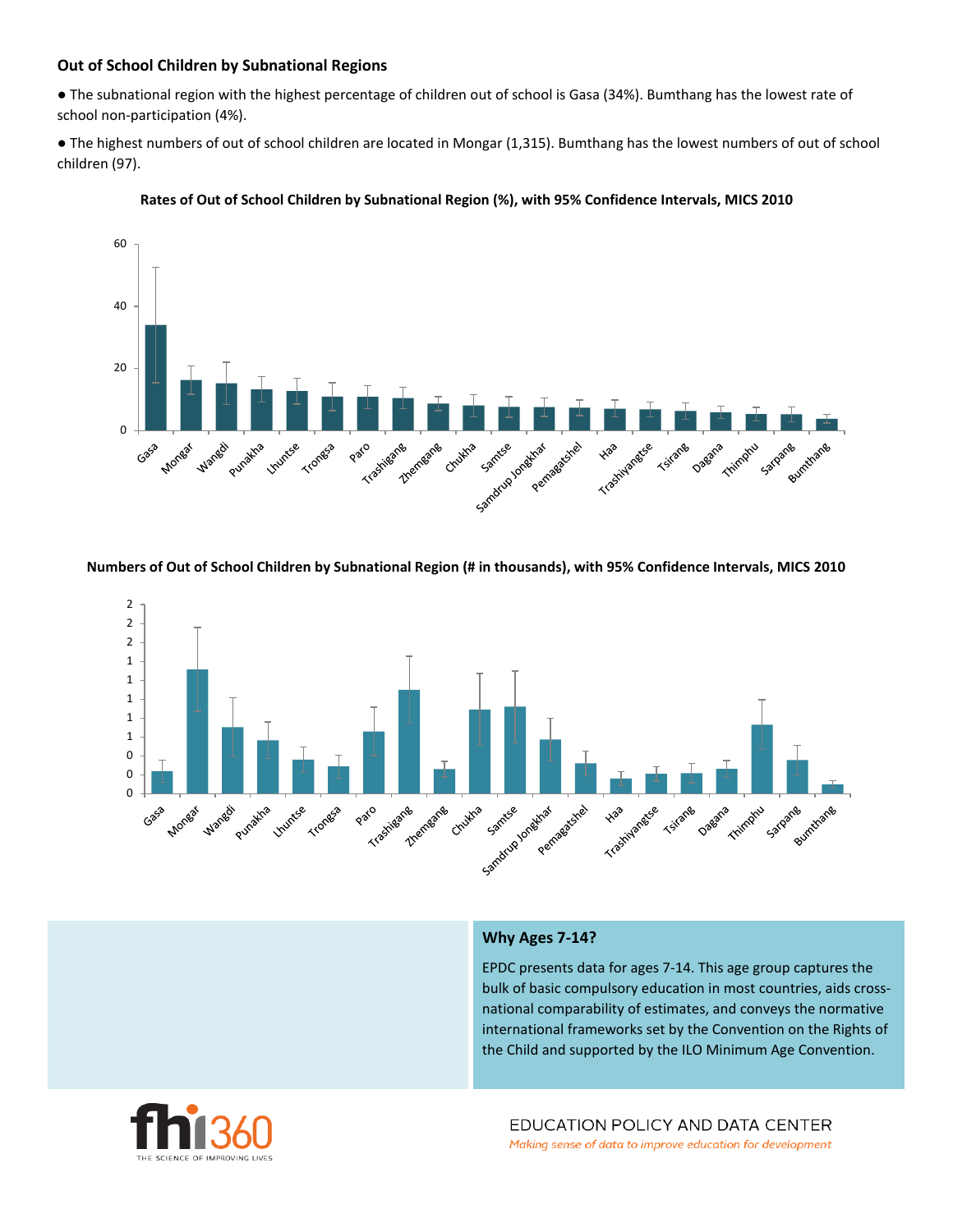### **Out of School Rates by Age and Sex**

- The official primary school entry age in Bhutan is age 6. At that age, 21% of girls and 18% of boys are out of school.
- At age 15, 21% of girls and 22% of boys are out of school.
- School participation is highest for girls at age 9 and for boys at age 8.





### **Summary of EPDC Methodology on Measuring Out of School Children**

In this profile, EPDC presents estimates of the proportion and number of out of school children of the population ages 7-14 using household survey data. Along with relative and absolute estimates of out of school children, EPDC provides 95% confidence intervals for each estimate.

To create estimates of the proportion of out of school children for a particular school year, EPDC used birthdate information to identify children who were of a particular age range (7-14) on the month that the school year began. Children who had attended primary school or higher at any time during the school year were classified as 'in school;' Children who had not attended school at any time during the school year, or who had attended pre-school during that reference period were classified as 'out of school.' The proportion of children who are out of school is calculated as the number of children within the 7-14 age range who were classified as out of school divided by the number of children within the same age range.

To obtain the number of out of school children, the out-of-school rate is then applied to the estimated population of the same age range from the UN Population Division (EPDC obtained single-age population estimates to build the correct age range). UN Population Division figures are provided for mid-year each year, and EPDC uses the population figures from the year closest to the start of the school year in each country. Depending on a country's main academic calendar, the population figure may be from the year before the school participation year.

For more information on measurement of out of school children, please see the EPDC website at www.epdc.org.



EDUCATION POLICY AND DATA CENTER Making sense of data to improve education for development